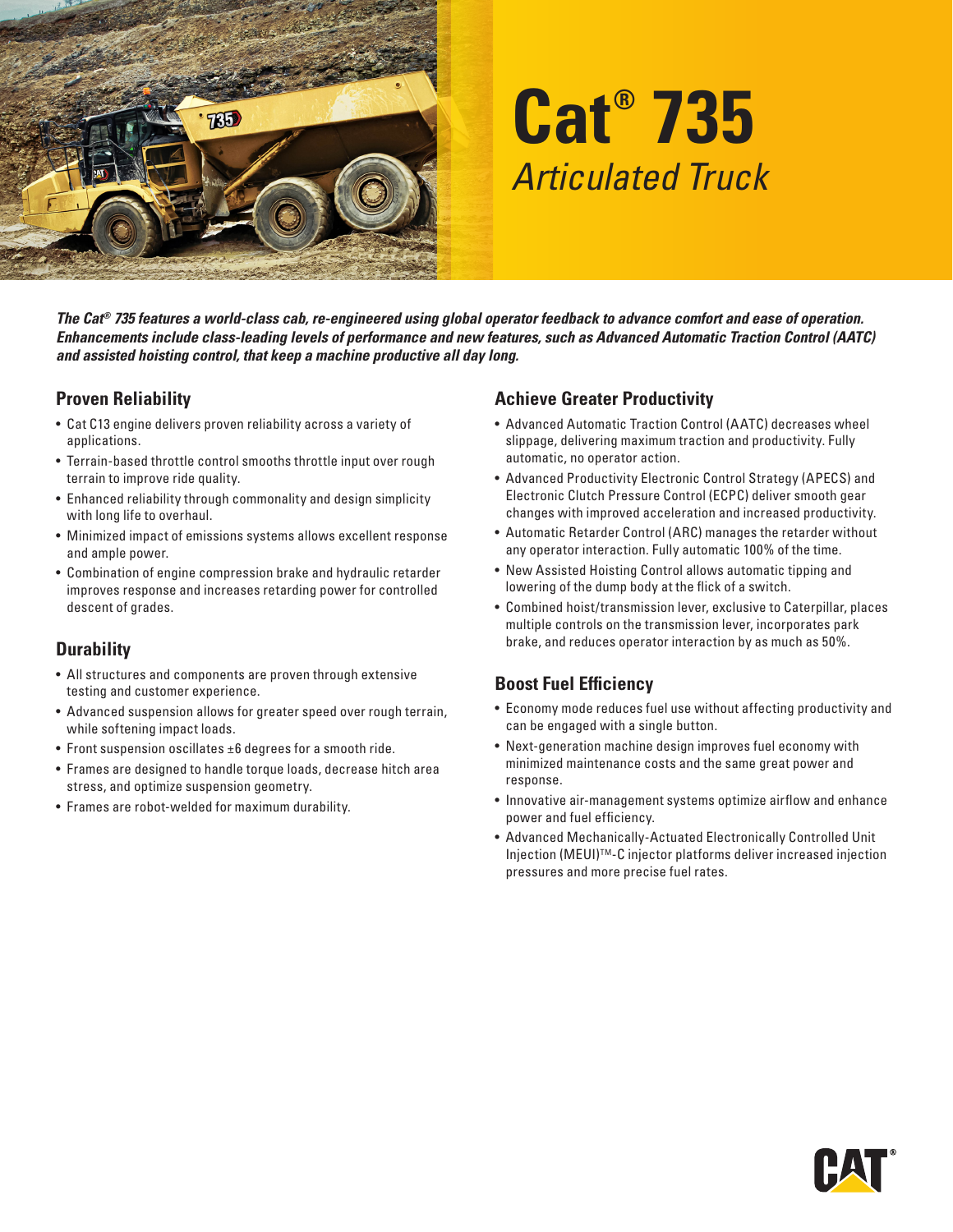#### **Easy, Comfortable Operator Environment**

- New cab has 20% more interior space and is designed to make all aspects of machine operation as simple as possible for every operator.
- Cab is 7 dB quieter for a more comfortable working environment.
- Increased glass area optimizes operator and trainer visibility.
- Newly styled and updated dash puts controls within easy reach and features LED-illuminated rocker switches.
- Simple, intuitive control and display layouts allow the operator to focus on safe machine operation while maintaining productivity.
- Updated touchscreen display allows for easy monitoring and adjustment of systems.
- Make and receive hands-free calls via the optional Bluetooth® equipped stereo.
- Improved automatic climate control system makes maintaining the desired temperature easier.
- Increased and improved storage prevents cabin clutter.

#### **Technology That Gets Work Done**

- Integrated systems give you the ability to make timely, fact-based decisions to maximize efficiency, improve productivity, and lower costs.
- Product Link<sup>™</sup> system connects to each machine wirelessly, allowing you to monitor location, hours, fuel use, productivity, idle time, and diagnostic codes.
- Payload technology allows operators to view real-time load weights on the integrated display.
- External payload indicator lights alert the loader when to stop, reducing the risk of machine overloading.
- Stability assist software reports information via online VisionLink®, increasing awareness of machine history if a rollover has occurred.

## **Built-In Safety Features**

- Cat Detect with Stability Assist provides audible and visual alerts to the operator if the machine approaches an unstable angle during operation to prevent body or cab rollover.
- Enter the machine safely with machine wakeup and new stairway lighting.
- Grab rail allows for easier and safer machine access.
- Operator-presence detection system applies parking brake if gear is engaged and operator is not seated.
- In-cab tertiary brake switch allows the operator to bring the machine to a safe stop in the unlikely event of both main and secondary brake circuits failing.
- Electro-hydraulic secondary steering activates automatically if low pressure is sensed in primary system.
- Hill Assist reduces potential roll-back on grades.
- Waiting brake applies the service brakes when neutral is selected and button is pressed, allowing quick and easy control of the machine while dumping and loading.

#### **Reduced Maintenance Costs**

- Durable design and easier servicing mean maximized uptime and reduced service costs.
- Universal joints are lubricated for life, eliminating any maintenance.
- Coolant formula improves component life by reducing corrosion.
- Entire machine is designed for greater ease of maintenance with side-tilting cab, electrically raised hood, access panels, and Cat Data Link connector.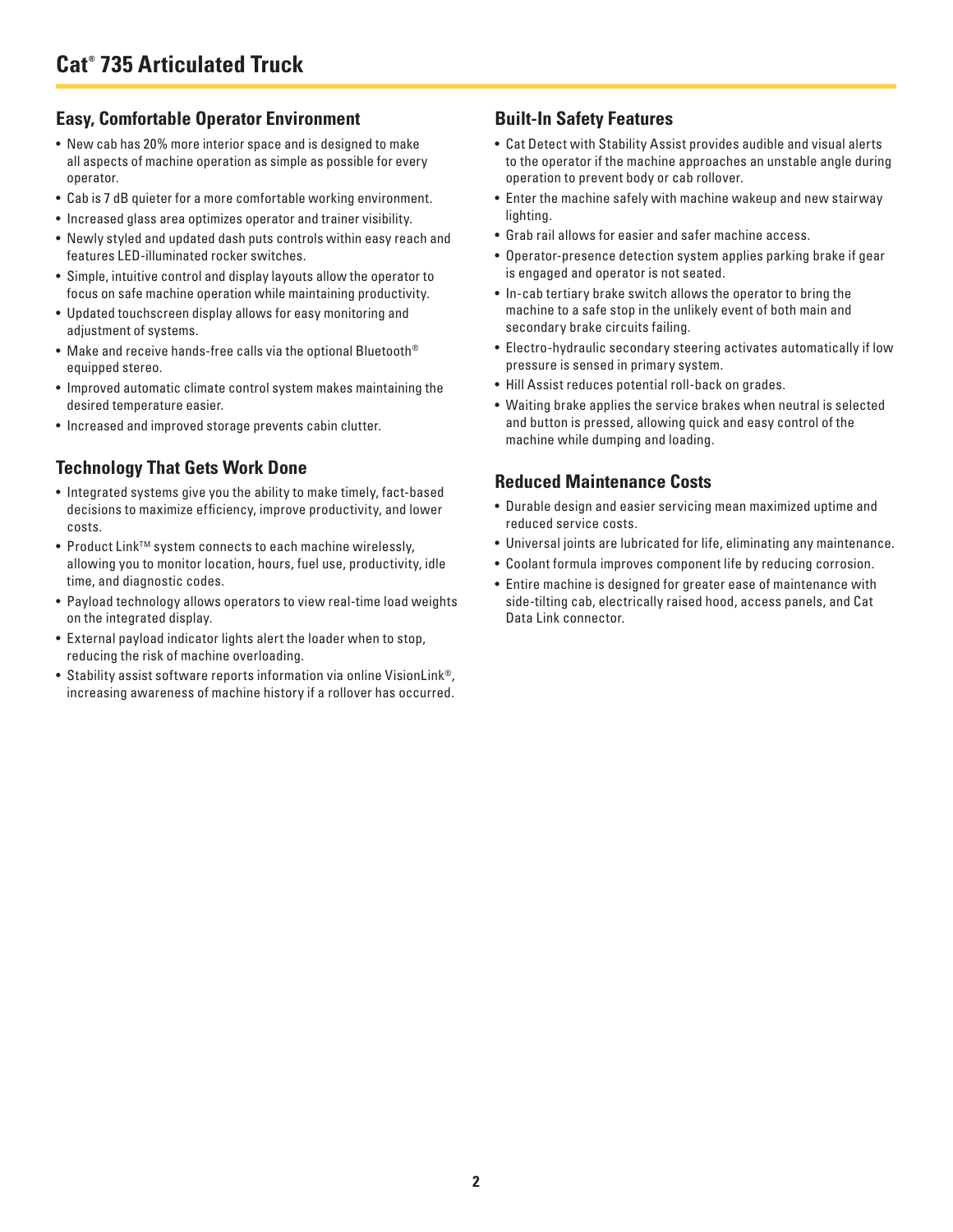## **Standard and Optional Equipment**

Standard and optional equipment may vary. Consult your Cat dealer for details.

|                                                                                                                                                                                  | <b>Standard Optional</b> |   |
|----------------------------------------------------------------------------------------------------------------------------------------------------------------------------------|--------------------------|---|
| <b>OPERATOR ENVIRONMENT</b>                                                                                                                                                      |                          |   |
| Air conditioning with R134a refrigerant                                                                                                                                          | ✓                        |   |
| Combined gear selection and hoist control lever                                                                                                                                  |                          |   |
| Liquid Crystal Display (LCD)                                                                                                                                                     |                          |   |
| Mirrors: extensive arrangement for improved<br>visibility                                                                                                                        |                          |   |
| Mirrors, heated motorized                                                                                                                                                        |                          | ✓ |
| Machine operation monitoring system                                                                                                                                              | ✓                        |   |
| Radio, Bluetooth stereo system                                                                                                                                                   |                          |   |
| Seats: operator - fully adjustable, air suspension,<br>retractable lap belt; trainer - padded with<br>retractable lap belt                                                       |                          |   |
| Seat, heated/cooled                                                                                                                                                              |                          |   |
| Operator seat belt, four-point                                                                                                                                                   |                          |   |
| Secondary steering - electro hydraulic                                                                                                                                           | ✓                        |   |
| Sun visor                                                                                                                                                                        |                          |   |
| Tilt and telescopic steering wheel                                                                                                                                               |                          |   |
| Touchscreen display incorporating the rearview<br>camera video feed                                                                                                              |                          |   |
| Windshield wiper and washer, two speed,<br>intermittent (front)                                                                                                                  |                          |   |
| <b>TECHNOLOGY</b>                                                                                                                                                                |                          |   |
| <b>Cat Detect with Stability Assist</b>                                                                                                                                          | ✓                        |   |
| Cat Production Measurement payload monitoring<br>system                                                                                                                          |                          | ✓ |
| <b>Machine Security System (MSS)</b>                                                                                                                                             |                          |   |
| Product Link Elite: PLE631 (satellite)                                                                                                                                           |                          |   |
| Product Link Elite: PLE641 (cellular)                                                                                                                                            | ✓                        |   |
| <b>ELECTRICAL AND LIGHTING</b>                                                                                                                                                   |                          |   |
| Batteries (two) maintenance free                                                                                                                                                 |                          |   |
| Cold weather start attachment                                                                                                                                                    |                          |   |
| Electrical system: 24-volt, 10A 24- to 12-volt<br>converter                                                                                                                      |                          |   |
| Engine block heater                                                                                                                                                              |                          |   |
| <b>Fther start</b>                                                                                                                                                               |                          |   |
| Flashing LED beacon                                                                                                                                                              |                          |   |
| Lighting systems: cab interior, two head lamps,<br>two width marker, two reversing, work light/cab<br>access light, two stop/tail lights, front and rear<br>direction indicators |                          |   |
| Main disconnect switch                                                                                                                                                           | ✓                        |   |
| Roof mounted High Intensity Discharge (HID)<br>work lights                                                                                                                       |                          |   |

|                                                                                             | <b>Standard Optional</b> |                         |
|---------------------------------------------------------------------------------------------|--------------------------|-------------------------|
| <b>POWER TRAIN</b>                                                                          |                          |                         |
| Auto shift six-speed forward and single-speed<br>reverse transmission                       | ✓                        |                         |
| Cat C13 engine                                                                              |                          |                         |
| CX31 transmission                                                                           |                          |                         |
| Differentials: standard with automatic clutched<br>inter- and cross-axle differential locks |                          |                         |
| Dual circuit oil immersed, enclosed brakes - all<br>wheels                                  | ✓                        |                         |
| Retarder: engine compression brake and<br>hydraulic                                         |                          |                         |
| Three axle, six-wheel drive                                                                 |                          |                         |
| <b>SAFETY</b>                                                                               |                          |                         |
| Reverse alarm                                                                               |                          |                         |
| Rearview camera                                                                             |                          |                         |
| ROPS/FOPS cab                                                                               |                          |                         |
| <b>GUARDS</b>                                                                               |                          |                         |
| Axle                                                                                        |                          |                         |
| Crankcase                                                                                   | $\frac{1}{1}$            |                         |
| Radiator                                                                                    |                          |                         |
| Rear window                                                                                 |                          |                         |
| <b>OTHER</b>                                                                                |                          |                         |
| Auto lube installation for automatic greasing of<br>bearings                                |                          | ✓                       |
| Bare chassis (no body) standard wheel base                                                  |                          | ✓                       |
| Bare chassis (no body) long wheel base                                                      |                          | ✓                       |
| <b>Body liners</b>                                                                          |                          | $\overline{\checkmark}$ |
| Cold weather coolant -51°C (-60°F)                                                          |                          | $\overline{\checkmark}$ |
| Exhaust heated body                                                                         |                          | ✓                       |
| <b>Fast fuel fill</b>                                                                       |                          | ✓                       |
| Fuel additive - anti-waxing                                                                 |                          |                         |
| Mud flaps: wheel arch and body mounted with<br>transportation tiebacks                      |                          |                         |
| Scissor tailgate                                                                            |                          | ✓                       |
| S.O.S <sup>SM</sup> sampling valves                                                         |                          |                         |
| Sound suppression                                                                           |                          | ✓                       |
| Tires, six 750/65 R25                                                                       |                          |                         |
| Vandalism protection: lockable caps                                                         |                          |                         |
| Wheel chocks                                                                                |                          | ✓                       |